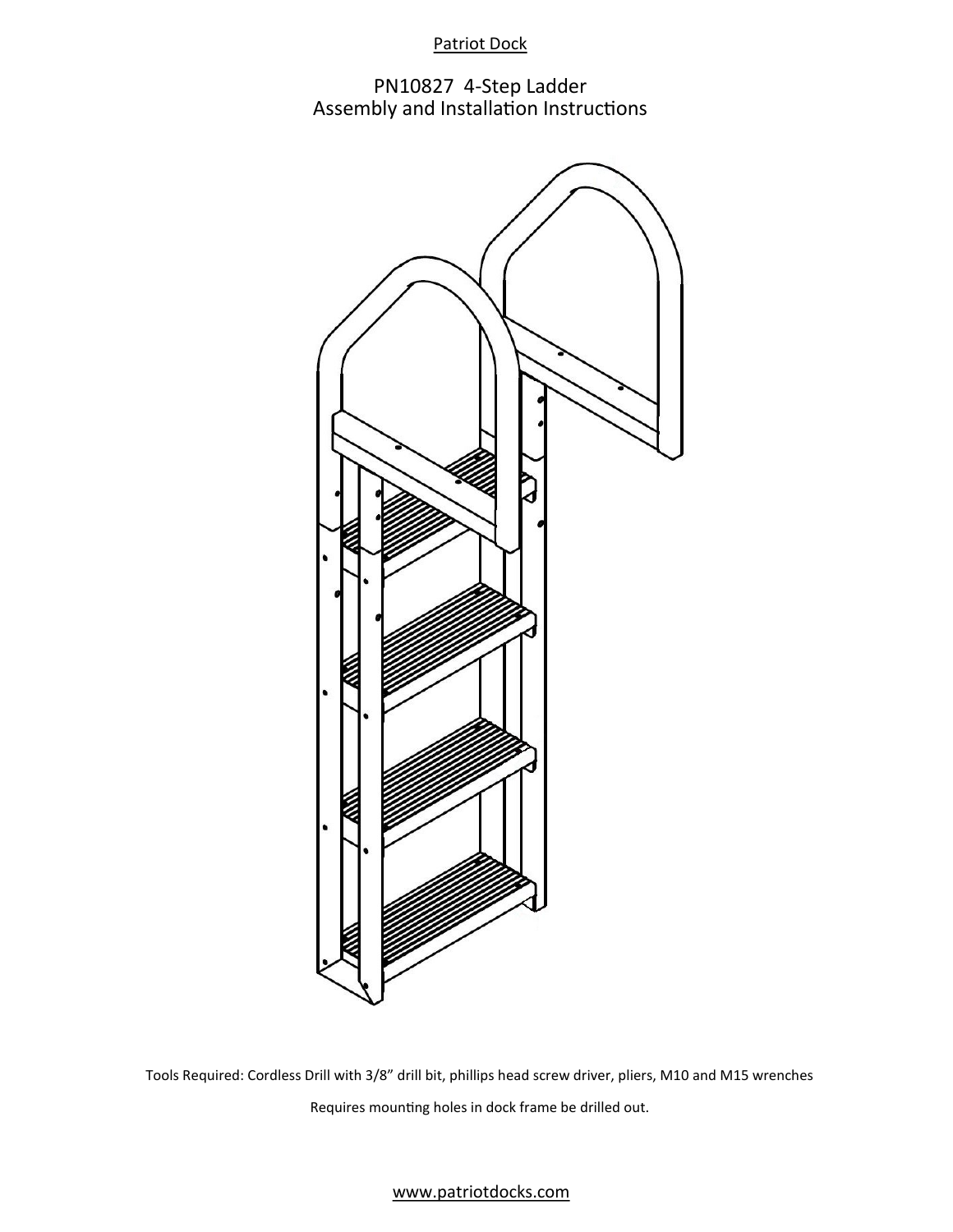#### **Parts List**



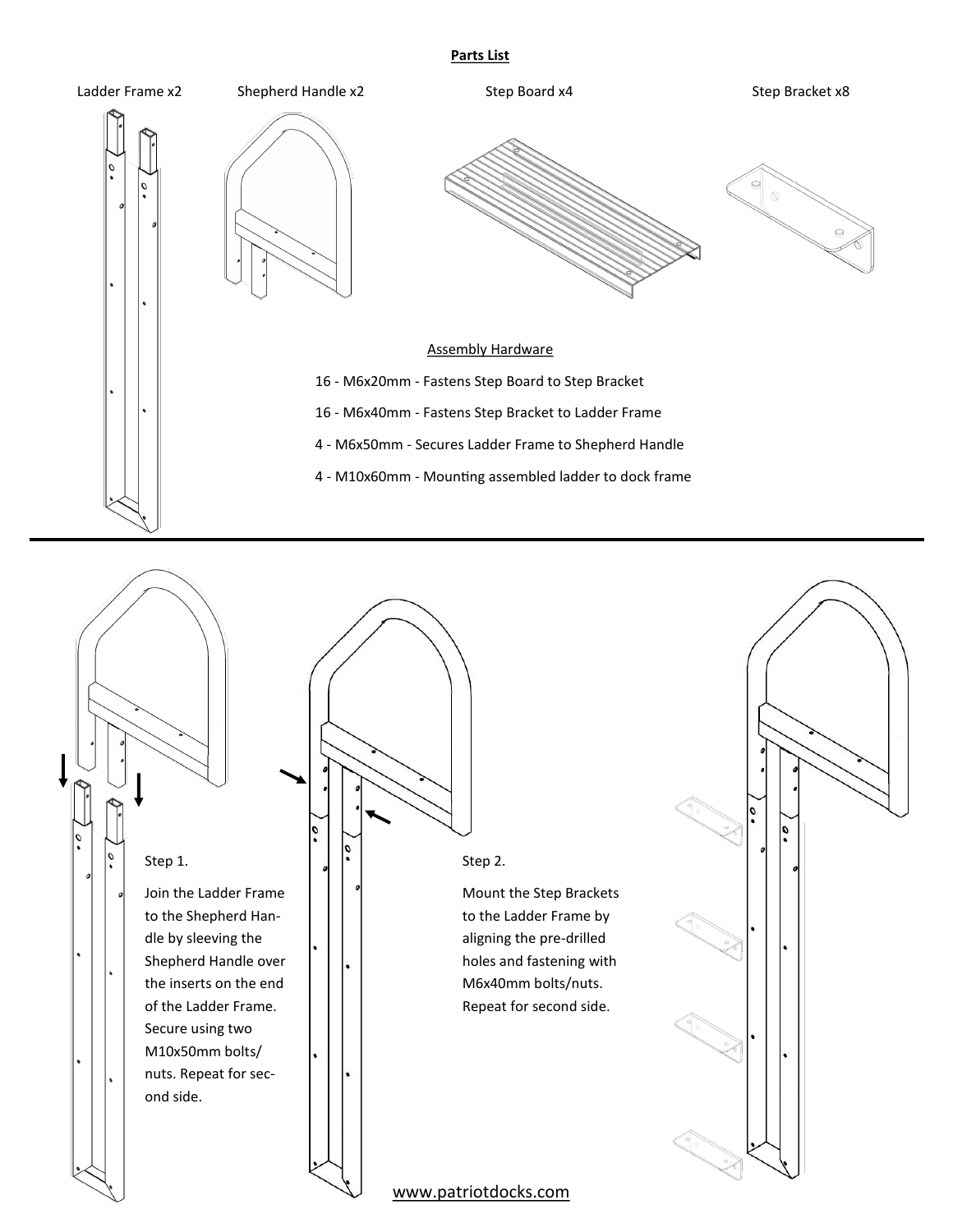

### Step 3.

The Step Board sleeves over the Step Bracket and is fastened using two M6x20mm bolts/nuts on each side of the Step Board. Attach each Step Board to one of the Side Frame assemblies then position the second Side Frame assembly inside the Step Boards, tighten all fasteners to complete assembly.

#### Step 4.

To mount the 4-Step Ladder to a Patriot dock, first choose the desired location and align one side with the 3/8" holes in the vertical angle on the truss side frame. Mark the hole locations on the opposite side of the ladder, set ladder aside and drill 3/8" holes. Mount ladder using four M10x60mm mounting bolts through the truss side frame of the dock.

To mount the 4-Step Ladder to a wooden dock, choose desired location and either mark and pre-drill 3/8" holes for mounting with bolts/nuts or use 3/8" lag screws. The 4-Step Ladder also has mounting holes in the shepherd handles for fastening to the deck boards for added support.